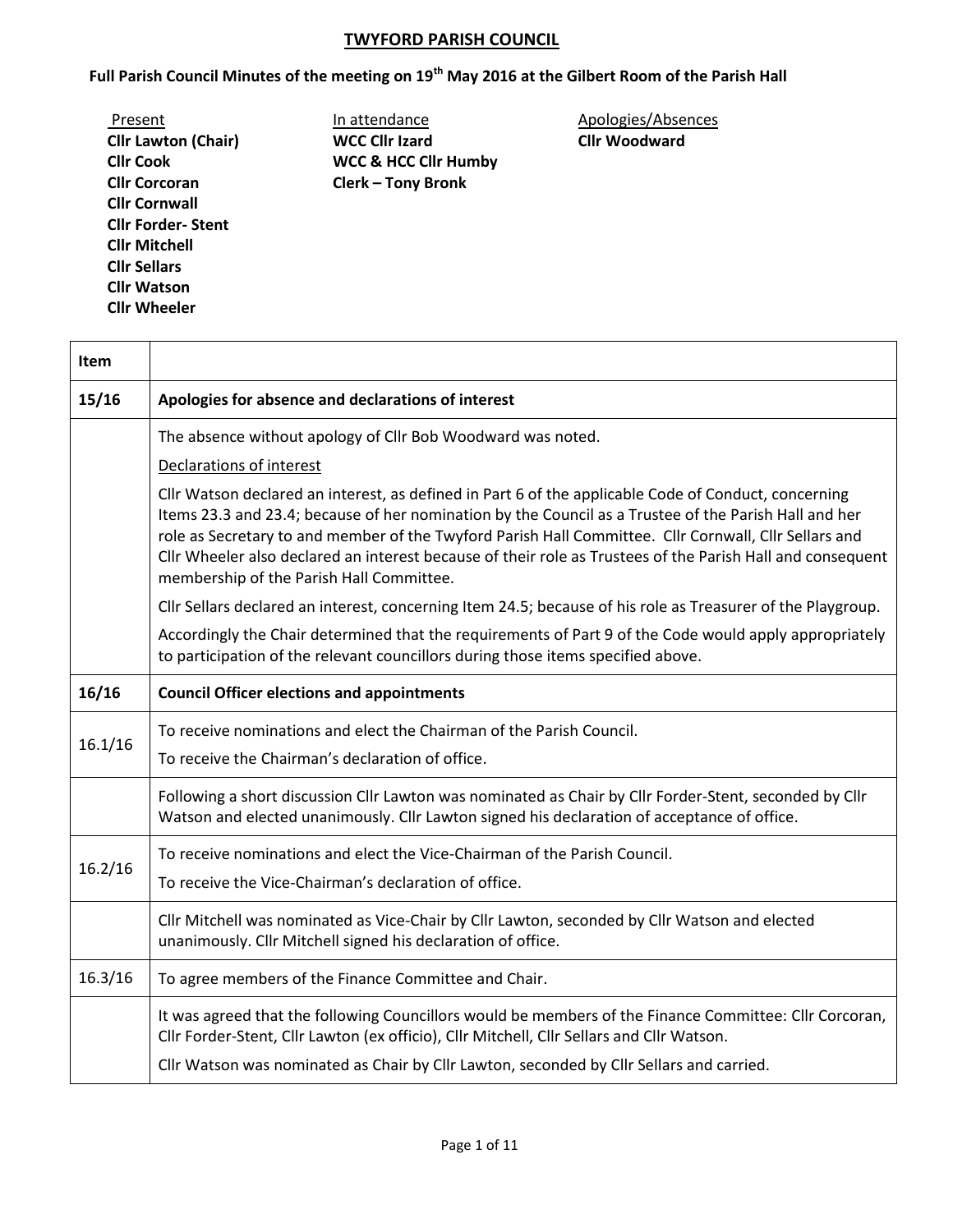| 16.4/16 | To agree members of the Recreation Committee and Chair                                                                                                                                                                                                            |  |  |  |  |  |
|---------|-------------------------------------------------------------------------------------------------------------------------------------------------------------------------------------------------------------------------------------------------------------------|--|--|--|--|--|
|         | It was agreed that the following Councillors would be members of the Recreation Committee: Cllr<br>Cornwall, Cllr Forder-Stent, Cllr Lawton (ex officio) Cllr Sellars, and Cllr Wheeler.                                                                          |  |  |  |  |  |
|         | Cllr Cornwall was nominated as Chair by Cllr Wheeler, seconded by Cllr Sellars and carried.                                                                                                                                                                       |  |  |  |  |  |
| 16.5/16 | To agree members of the Planning Committee and Chair                                                                                                                                                                                                              |  |  |  |  |  |
|         | It was agreed that the following Councillors would be members of the Planning Committee: Cllr<br>Corcoran, Cllr Cornwall, Cllr Forder-Stent, Cllr Lawton (ex officio), Cllr Mitchell (ex officio), Cllr Sellars,<br>and Cllr Wheeler.                             |  |  |  |  |  |
|         | Cllr Mitchell was nominated as Chair by Cllr Wheeler, seconded by Cllr Lawton and carried unanimously.                                                                                                                                                            |  |  |  |  |  |
| 16.6/16 | To agree appointment of Members to serve as Parish Council representatives on the following County,<br>District and Local associations and organisations: Twyford Waterworks, Footpaths, Twyford Parish Hall,<br>Patient Participation Group, Nursing, Transport. |  |  |  |  |  |
|         | The following Councillors were appointed as representatives of the Council, as follows:                                                                                                                                                                           |  |  |  |  |  |
|         | Twyford Waterworks - Cllr Cook                                                                                                                                                                                                                                    |  |  |  |  |  |
|         | Twyford Parish Hall - Cllr Cornwall, Cllr Watson, Cllr Wheeler                                                                                                                                                                                                    |  |  |  |  |  |
|         | Patient Participation Group - Cllr Cornwall, Cllr Forder-Stent, Cllr Wheeler<br>Nursing Association - Cllr Forder-Stent                                                                                                                                           |  |  |  |  |  |
|         | The following Councillors were appointed as primary contacts and overseers for the Council, as follows:                                                                                                                                                           |  |  |  |  |  |
|         | Footpaths - Cllr Sellars<br>٠                                                                                                                                                                                                                                     |  |  |  |  |  |
|         | Transport - Cllr Wheeler, Cllr Cornwall, Cllr Mitchell                                                                                                                                                                                                            |  |  |  |  |  |
|         | Neighbourhood Plan - Cllr Corcoran<br>Berry Meadow & Twyford Meads - Cllr Corcoran, Cllr Mitchell, Cllr Sellars                                                                                                                                                   |  |  |  |  |  |
|         |                                                                                                                                                                                                                                                                   |  |  |  |  |  |
| 17/16   | To approve and sign as a true record the minutes of the meeting held on 21st April 2016                                                                                                                                                                           |  |  |  |  |  |
|         | The previously circulated minutes of the full council meeting dated 21 <sup>st</sup> April 2016 were considered.                                                                                                                                                  |  |  |  |  |  |
|         | <b>Resolved</b>                                                                                                                                                                                                                                                   |  |  |  |  |  |
|         | "The Minutes of the meeting held on $21st$ April 2016 are approved as an accurate record of the meeting".                                                                                                                                                         |  |  |  |  |  |
|         | Proposed by Cllr Corcoran, seconded by Cllr Cornwall and carried unanimously.                                                                                                                                                                                     |  |  |  |  |  |
| 18/16   | Update on matters arising from the minutes of the meeting held on 21st April 2016 and<br>communications not included elsewhere on the agenda - for information only                                                                                               |  |  |  |  |  |
|         | The Table of Actions brought forward, Annex 1 to the minutes, was discussed. Items already reported<br>were noted and where appropriate updates were provided as recorded in the table.                                                                           |  |  |  |  |  |
| 19/16   | <b>Public Participation</b>                                                                                                                                                                                                                                       |  |  |  |  |  |
| 19.1/16 | To receive questions from the members of the public.                                                                                                                                                                                                              |  |  |  |  |  |
|         | No questions were received from members of the public.                                                                                                                                                                                                            |  |  |  |  |  |
| 19.2/16 | To receive the County Councillor's report.                                                                                                                                                                                                                        |  |  |  |  |  |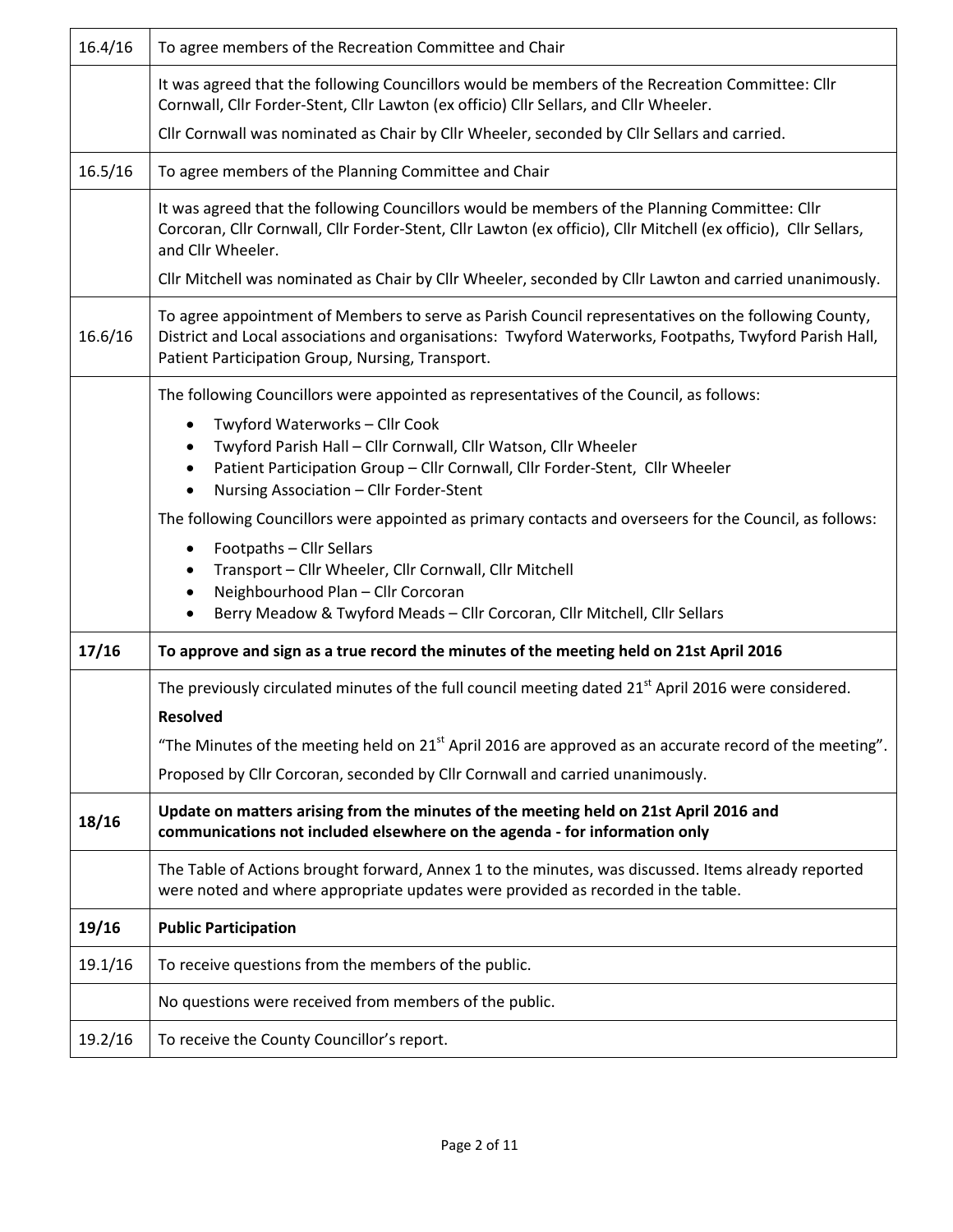|         | Cllr Humby is now involved in overseeing Environment and Highways and though no longer directly<br>involved in Rural Affairs intends to continue to watch it closely. He is also a member of the Hampshire<br>County Council (HCC) Cabinet.                                                                                                                                                                                                                                                                                                                                                                                                                                                                                                                                                                                                                                                                                                                                                                                                                                                                                                                                                                                                                                                                                                                                                             |
|---------|---------------------------------------------------------------------------------------------------------------------------------------------------------------------------------------------------------------------------------------------------------------------------------------------------------------------------------------------------------------------------------------------------------------------------------------------------------------------------------------------------------------------------------------------------------------------------------------------------------------------------------------------------------------------------------------------------------------------------------------------------------------------------------------------------------------------------------------------------------------------------------------------------------------------------------------------------------------------------------------------------------------------------------------------------------------------------------------------------------------------------------------------------------------------------------------------------------------------------------------------------------------------------------------------------------------------------------------------------------------------------------------------------------|
|         | Funding for services continues to be cut, making it increasingly difficult to deliver services at existing<br>levels. Waste collection costs £2million per week, Adult Social Care £1million daily. The consultation<br>period for proposals to save £1.5million from the £10million costs of waste recycling closes on 25 May.<br>Options under consideration are to reduce opening hours and possibly to close a number of centres. Cllr<br>Humby referred to the possibility, with Government support to a change in legislation, for an<br>introduction of a notional charge when household waste is taken to a waste recycling centre; and to the<br>possibility of making 20 sites dual use - to enable some commercial waste, for which charging already<br>occurs via licences) to be received. Cllr Humby referred to data that indicates the main source of fly<br>tipping is commercial waste and that a small charge was unlikely to bring about an increase in fly tipping.<br>This view was not universally accepted; and concern was expressed that opening the door to charging<br>would result in notional charges being increased to enable funding of other services by the back door.<br>Cllr Humby added that steps are being increased to counter fly tipping; £30,000 has been spent on<br>acquiring cameras to film at fly tipping blackspots and aid prosecution of offenders. |
|         | An HCC Cabinet decision has been taken concerning Traffic Management measures. Initially a<br>moratorium on all measures had been proposed, but this has been relaxed to allow safety related<br>measures to continue. If a Parish Council therefore identifies and can demonstrate the safety benefits of<br>traffic management measures, the measures may be implemented at the Parish's expense. Cllr Humby<br>added that HCC is focussing its expenditure on locations where accident data demonstrates or the<br>engineering team identifies a problem that must be resolved to avert further accidents. HCC will seek to<br>assist Parishes that want to implement measures, by providing guidance and where possible an<br>indicative cost of the initial work and ongoing maintenance related costs, for example those associated<br>with gateways into villages. Cllr Humby confirmed that proposals by one or more parishes to reduce the<br>maximum speed, for example the main Road between Colden Common and Twyford from 50 to 40<br>would require a safety case to be made and funding of signs by the two parishes.                                                                                                                                                                                                                                                                     |
|         | In response to questions about traffic access to the M3 northbound at junction 11 (and why the hard<br>shoulder cannot be used at peak times for traffic flow) and the flooding of the approach road from<br>Winchester, Cllr Humby advised that Motorways and some of the approach road is the responsibility of<br>the Highways Agency, not HCC.                                                                                                                                                                                                                                                                                                                                                                                                                                                                                                                                                                                                                                                                                                                                                                                                                                                                                                                                                                                                                                                      |
|         | Devolution continues to receive attention. Initial agreement to consolidate Hampshire's local<br>authorities faltered when they were required to have an elected mayor. This led to two Hampshire<br>groups, Southampton and Portsmouth and six districts (including Eastleigh) which accepted the<br>requirement (Solent Group) and the 'rural' districts that did not (Heart of Hampshire Group). Concerns<br>exist that if both areas become separate unitary authorities, it is possible that boundary changes may<br>then occur, splitting Winchester district between the two areas. A possible consequence could be that<br>additional land acquired by the Solent group would enable it to have green space to devote to new<br>housing development, instead of infill. Cllr Humby advised that an alternative approach, still receiving<br>attention is to make all Hampshire (HCC and all of its districts) into one unitary authority, within which<br>parishes were likely to remain, like the model adopted in Wiltshire. It was suggested that centralisation<br>and retention of an authority the size of Hampshire would maintain its strategic and policy strengths but<br>reduce infrastructure costs.                                                                                                                                                                                |
| 19.3/16 | To receive the District Councillor's report.                                                                                                                                                                                                                                                                                                                                                                                                                                                                                                                                                                                                                                                                                                                                                                                                                                                                                                                                                                                                                                                                                                                                                                                                                                                                                                                                                            |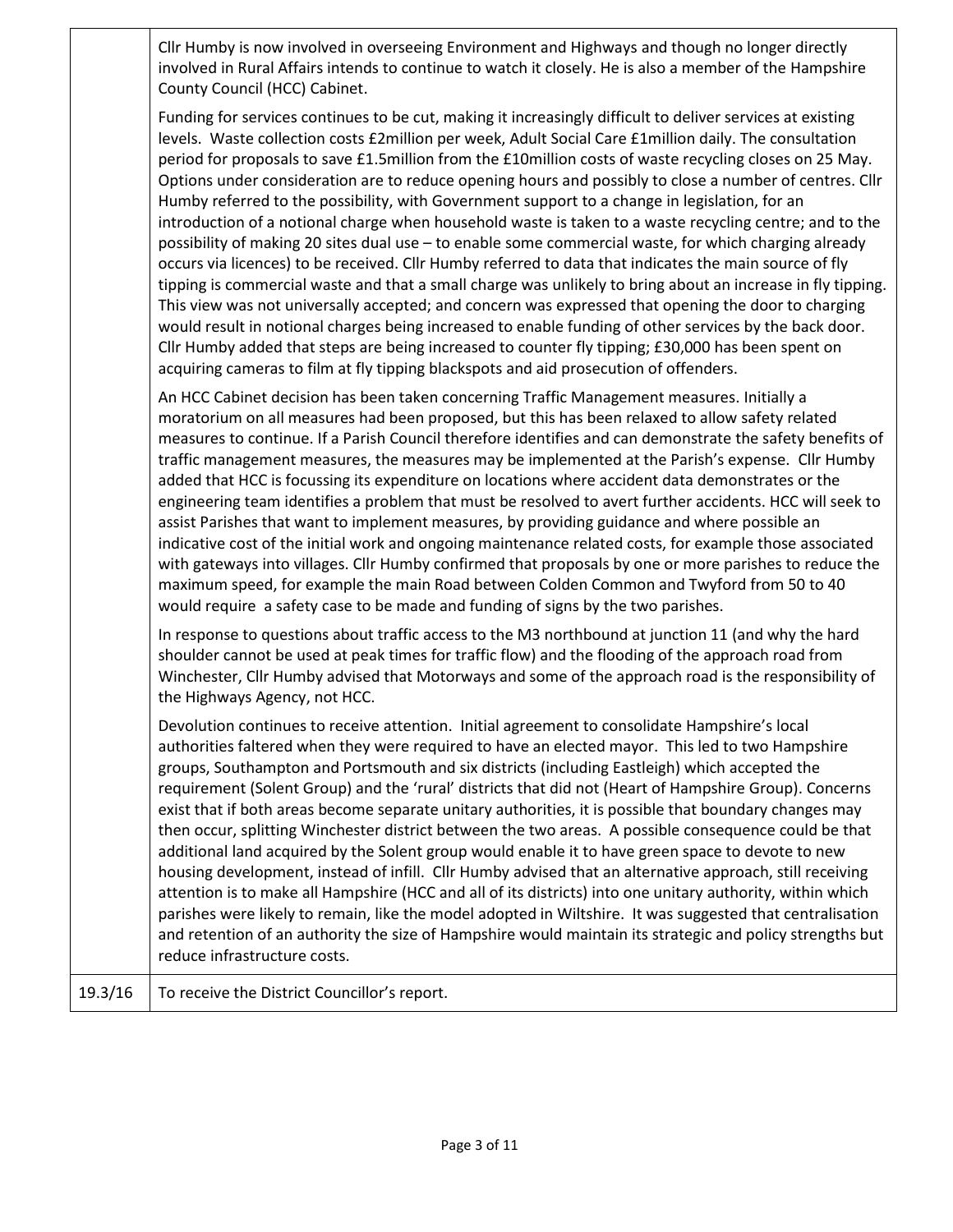|       | Cllr Izard's WCC committee memberships are now: Standards Committee, Licensing and Regulation<br>Committee & Sub-Committee, Planning and Joint West of Waterlooville MDA Planning Committee. Cllr<br>Cook's committee memberships are the Personnel Committee and as a deputy for the Licensing and<br>Regulation Committee and Planning Committee.                                                                      |  |  |  |  |  |
|-------|--------------------------------------------------------------------------------------------------------------------------------------------------------------------------------------------------------------------------------------------------------------------------------------------------------------------------------------------------------------------------------------------------------------------------|--|--|--|--|--|
|       | The development at Sandyfields in Colden Common has been the subject of a challenge submitted to the<br>Secretary of State but planning permission could not yet be issued anyway until legal formalities have<br>been finalised.                                                                                                                                                                                        |  |  |  |  |  |
|       | The location of the Leisure Centre in Winchester has not yet been confirmed but Bar End remains likely.<br>The Doctors' Surgery has been separated from the other Silver Hill City Centre Regeneration plans and<br>has planning approval pending completion of a legal agreement.                                                                                                                                       |  |  |  |  |  |
|       | Potholes remain a problem, those on the Main Road by the drain and Slow sign have been reported for<br>repair.                                                                                                                                                                                                                                                                                                           |  |  |  |  |  |
|       | A High Court decision has affected provision of affordable housing because developments of up to 10<br>units are not subject to the requirements.                                                                                                                                                                                                                                                                        |  |  |  |  |  |
|       | To approve the following:                                                                                                                                                                                                                                                                                                                                                                                                |  |  |  |  |  |
|       | <b>Standing Orders</b>                                                                                                                                                                                                                                                                                                                                                                                                   |  |  |  |  |  |
| 20/16 | <b>Financial Regulations and Risk Assessment</b>                                                                                                                                                                                                                                                                                                                                                                         |  |  |  |  |  |
|       | HSBC banking arrangements - Bank Mandate including Internet Banking and Schedule of Variable<br><b>Direct Debits</b>                                                                                                                                                                                                                                                                                                     |  |  |  |  |  |
|       | <b>Standing Orders</b>                                                                                                                                                                                                                                                                                                                                                                                                   |  |  |  |  |  |
|       | It was noted that the existing Standing Orders had been readopted in 2014 and 2015 but that the new<br>Clerk had prepared new Standing Orders based on a model issued by the Hampshire Association of Local<br>Councils (HALC) and used by some neighbouring councils. The draft showed proposed changes from the<br>HALC model and key changes made by the HALC model to the Council's existing Standing Orders. As the |  |  |  |  |  |
|       | draft had been issued during the notice period for the meeting, Cllr Watson expressed concern that<br>Councillors may not have received sufficient time to have sufficiently considered the existing Standing<br>Orders and the proposed changes.                                                                                                                                                                        |  |  |  |  |  |
|       | <b>Financial Regulations</b>                                                                                                                                                                                                                                                                                                                                                                                             |  |  |  |  |  |
|       | Cllr Watson reported that a significant proposed change was to reflect the current practice of using<br>Internet banking to make payments. However, for the reasons referred to above, Cllr Watson suggested<br>that Councillors be given more time to consider the existing and proposed Financial Regulations.                                                                                                         |  |  |  |  |  |
|       | <b>Banking</b>                                                                                                                                                                                                                                                                                                                                                                                                           |  |  |  |  |  |
|       | In the light of the above discussion consideration of the existing and any changes to the Council's<br>banking arrangements was postponed to a future meeting.                                                                                                                                                                                                                                                           |  |  |  |  |  |
|       | Resolution: "the existing Standing Orders and Financial Regulations shall be readopted; with the proviso<br>that the June meeting shall consider and if changes are agreed, resolve to adopt amended Standing<br>Orders and Financial Regulations."                                                                                                                                                                      |  |  |  |  |  |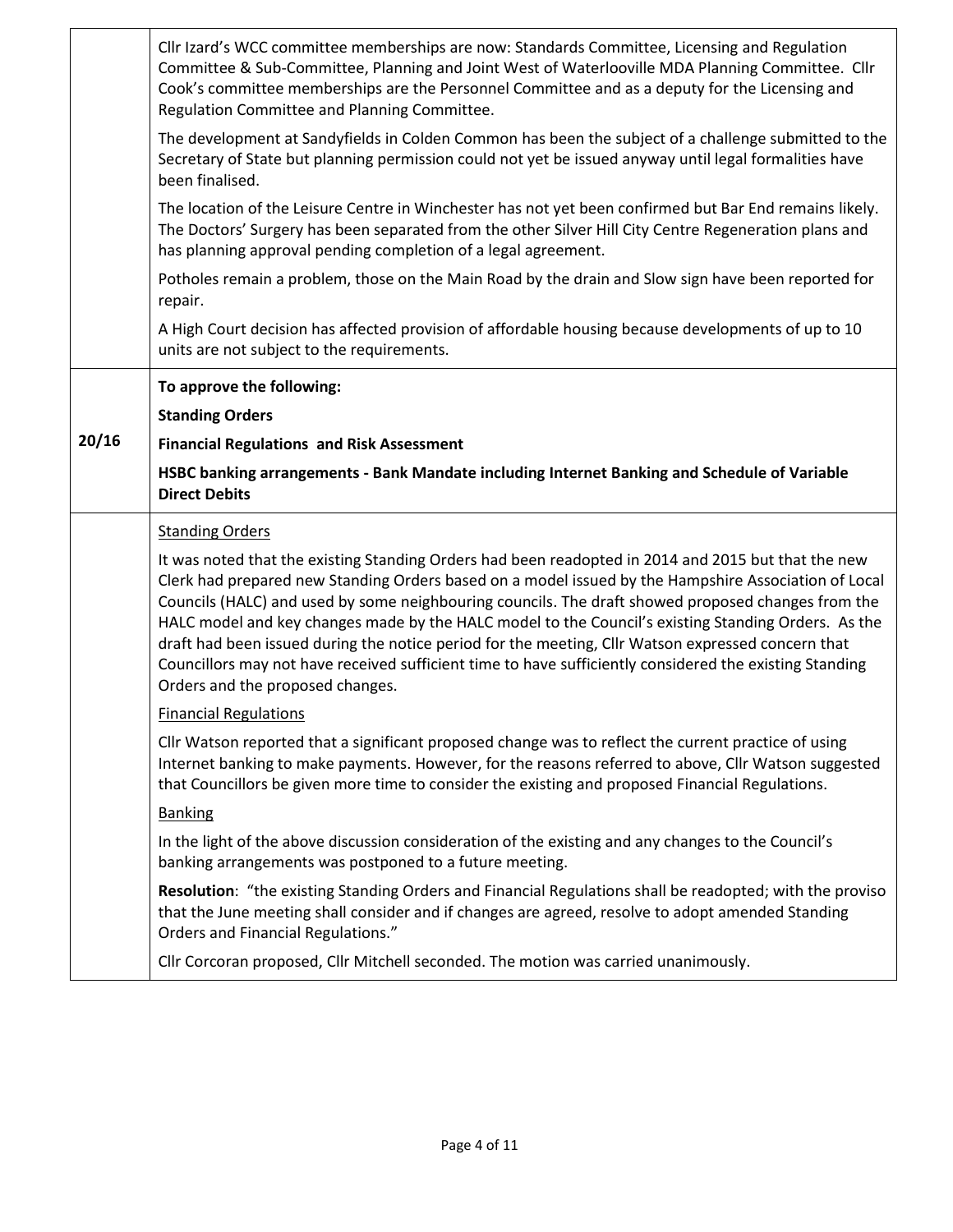|         | Action: 1. All Councillors shall review the existing and draft Standing Orders and Financial Regulations<br>and send any comments or requests for amendment to the Chair of the Finance Committee before<br>Tuesday 24 May.                                                                                                                                                                                                                                                                                                                                                                                                                                                                                                                                                            |  |  |  |  |
|---------|----------------------------------------------------------------------------------------------------------------------------------------------------------------------------------------------------------------------------------------------------------------------------------------------------------------------------------------------------------------------------------------------------------------------------------------------------------------------------------------------------------------------------------------------------------------------------------------------------------------------------------------------------------------------------------------------------------------------------------------------------------------------------------------|--|--|--|--|
|         | Action 2. The Finance Chair shall liaise with the Clerk and Chair and any proposed changes will be<br>circulated to all Councillors in early June. If changes are proposed approval of Standing Orders and/or<br>Financial Regulations shall be added to the agenda of the meeting scheduled for 16 June.                                                                                                                                                                                                                                                                                                                                                                                                                                                                              |  |  |  |  |
| 21/16   | To receive minutes from the Planning Committee and note action                                                                                                                                                                                                                                                                                                                                                                                                                                                                                                                                                                                                                                                                                                                         |  |  |  |  |
|         | Cllr Mitchell reported that because the Committee had not received some documents from Winchester<br>City Council (WCC) consideration of some applications and a consultation response had not been<br>possible. WCC had since been contacted by the Clerk and WCC agreed to provide the documentation for<br>all future applications for which a Twyford Parish response was sought. WCC also extended the<br>consultation period for the affected applications to enable consideration of those applications at the<br>next Planning Committee on 2 <sup>nd</sup> June. Some applicants had expressed dissatisfaction at the delay and<br>queried why the Committee could not discuss applications without documents (using soft copies<br>instead), an option not thought feasible. |  |  |  |  |
|         | [Note – the delay was within the statutory limits to consultation]                                                                                                                                                                                                                                                                                                                                                                                                                                                                                                                                                                                                                                                                                                                     |  |  |  |  |
| 22/16   | To receive minutes from the Recreation Committee and note action                                                                                                                                                                                                                                                                                                                                                                                                                                                                                                                                                                                                                                                                                                                       |  |  |  |  |
|         | Cllr Cornwall reported that Hunter Park was now being used for training by a new junior football team<br>comprising many juniors from the local junior school; and a Pavilion store cupboard had been allocated<br>for their use.                                                                                                                                                                                                                                                                                                                                                                                                                                                                                                                                                      |  |  |  |  |
|         | The cleanliness of the Pavilion remains a concern, which is being acted upon.                                                                                                                                                                                                                                                                                                                                                                                                                                                                                                                                                                                                                                                                                                          |  |  |  |  |
|         | Action - The Clerk and Chair of the Recreation Committee shall meet the cleaner to discuss concerns<br>raised.                                                                                                                                                                                                                                                                                                                                                                                                                                                                                                                                                                                                                                                                         |  |  |  |  |
|         | The use of a marketing sign by Macksfitness at the launch of the Outdoor Gym had resulted in some<br>complaints. It was noted that Macksfitness had agreed to provide two fitness training sessions without<br>charge, to demonstrate the effective use of the new equipment and that this opportunity had been<br>well publicised. However, it was agreed that any future use of any signage during Mackfitness's use of<br>the equipment, whilst access must remain available for other members of the public was not<br>acceptable.                                                                                                                                                                                                                                                 |  |  |  |  |
|         | Action - The Clerk to notify Macksfitness.                                                                                                                                                                                                                                                                                                                                                                                                                                                                                                                                                                                                                                                                                                                                             |  |  |  |  |
|         | It was noted that Lucy Green (Greener Landscapes) had liaised with their supplier Sydenhams, which<br>had made a donation by delivering a ton of sand for the childrens' sandpit at Hunter Park.                                                                                                                                                                                                                                                                                                                                                                                                                                                                                                                                                                                       |  |  |  |  |
|         | Action - The Clerk to formally express the gratitude of the Council to Sydenhams for their donation.                                                                                                                                                                                                                                                                                                                                                                                                                                                                                                                                                                                                                                                                                   |  |  |  |  |
| 23/16   | <b>Finance and Council matters</b>                                                                                                                                                                                                                                                                                                                                                                                                                                                                                                                                                                                                                                                                                                                                                     |  |  |  |  |
| 23.1/16 | To agree payments for May 2016                                                                                                                                                                                                                                                                                                                                                                                                                                                                                                                                                                                                                                                                                                                                                         |  |  |  |  |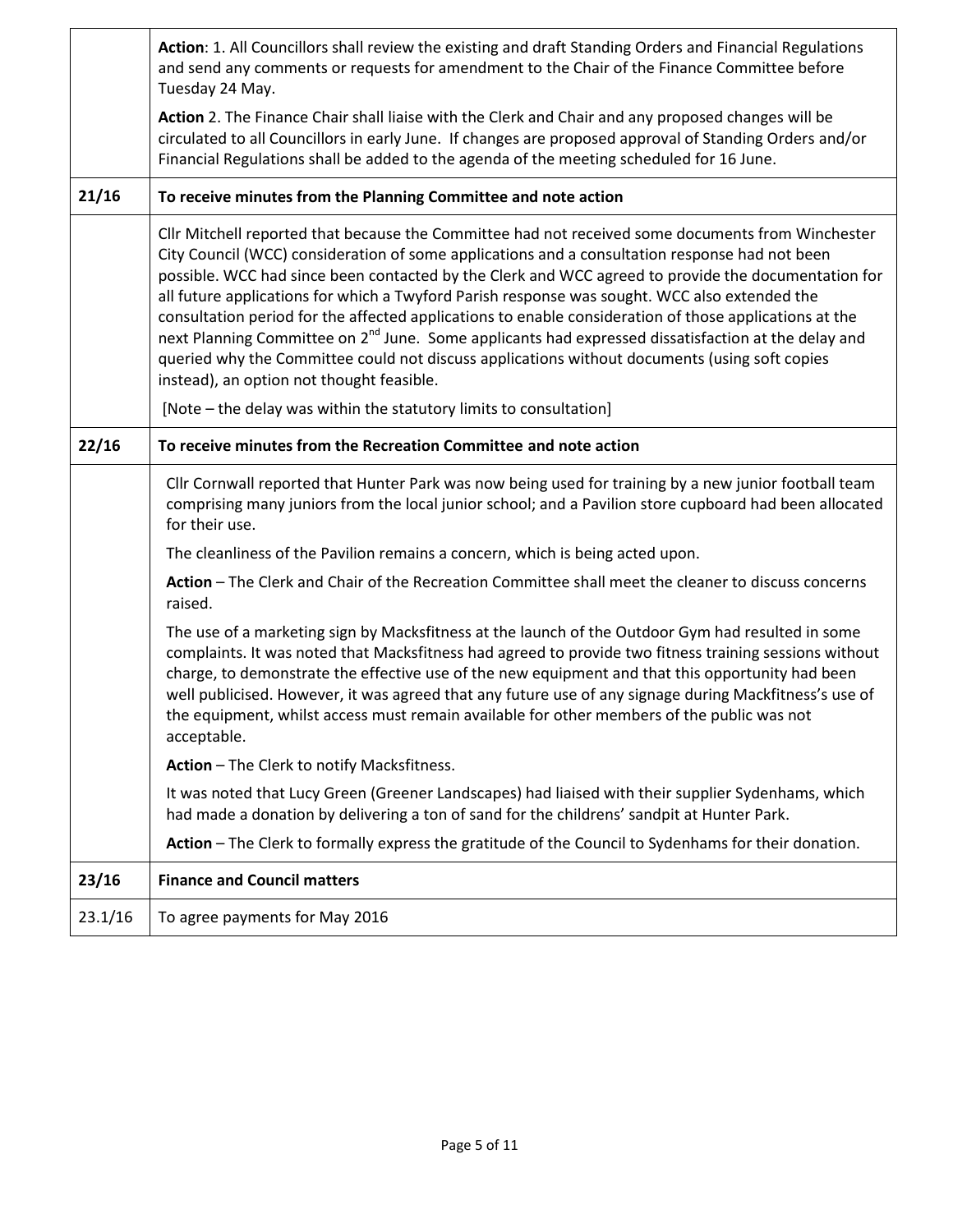|         | Cllr Watson referred to the schedule of proposed payments (at Annex 2) and bank reconciliation; and<br>provided an explanation of the nature of each item of expenditure, the bulk of which relates to<br>maintenance of Hunter Park and Northfields as well as the salary of the Pavilion cleaner and Clerk. Cllr<br>Watson confirmed that she had seen and initialled supporting invoices signed by the Clerk; and seen<br>bank statements and a bank listing of more recent transactions to confirm the balances reported.                                                                                                                           |  |  |  |  |
|---------|---------------------------------------------------------------------------------------------------------------------------------------------------------------------------------------------------------------------------------------------------------------------------------------------------------------------------------------------------------------------------------------------------------------------------------------------------------------------------------------------------------------------------------------------------------------------------------------------------------------------------------------------------------|--|--|--|--|
|         | Cllr Watson reported that expenditure for the Outdoor Gym would be recovered by a claim to<br>Winchester City Council, as soon as the invoice was settled.                                                                                                                                                                                                                                                                                                                                                                                                                                                                                              |  |  |  |  |
|         | <b>Resolved</b>                                                                                                                                                                                                                                                                                                                                                                                                                                                                                                                                                                                                                                         |  |  |  |  |
|         | "Each of the 11 proposed payments be approved and be settled by the Clerk as soon as practicable."                                                                                                                                                                                                                                                                                                                                                                                                                                                                                                                                                      |  |  |  |  |
|         | Cllr Watson proposed, Cllr Cornwall seconded and the resolution was approved unanimously.                                                                                                                                                                                                                                                                                                                                                                                                                                                                                                                                                               |  |  |  |  |
|         | Action - Clerk to send documentation to Winchester City Council to recover expenditure on the Outdoor<br>Gym.                                                                                                                                                                                                                                                                                                                                                                                                                                                                                                                                           |  |  |  |  |
| 23.2/16 | Finance Chair to give update on 2016 year end                                                                                                                                                                                                                                                                                                                                                                                                                                                                                                                                                                                                           |  |  |  |  |
|         | The Internal Audit is scheduled for 27 <sup>th</sup> May. The draft accounts and any internal audit observations<br>(pending receipt of a formal report) will be circulated to all Councillors before the month end. There will<br>then be a period for public inspection before the accounts are finalised and published.                                                                                                                                                                                                                                                                                                                              |  |  |  |  |
| 23.3/16 | To consider applications for Grants: by the Twyford Parish Hall Management Committee in respect of<br>the Parish Hall Tree and Exterior Refurbishment of the Parish Hall.                                                                                                                                                                                                                                                                                                                                                                                                                                                                               |  |  |  |  |
|         | At this point the previously interests of Cllrs Cornwall, Sellars, Watson, and Wheeler were noted and<br>they did not participate, other than as requested by the Chair. It was noted that the two applications<br>were those dated 18 April and discussed at the previous meeting.                                                                                                                                                                                                                                                                                                                                                                     |  |  |  |  |
|         | <b>Resolved</b>                                                                                                                                                                                                                                                                                                                                                                                                                                                                                                                                                                                                                                         |  |  |  |  |
|         | "The applications for two Grants made on $18th$ April by the Parish Hall Management Committee for the<br>sums of £300 and £2,200 are approved, the sum of £2,500 having been committed to by a resolution in<br>the 2015/16 financial year."                                                                                                                                                                                                                                                                                                                                                                                                            |  |  |  |  |
|         | Proposed by Cllr Corcoran, seconded by Cllr Mitchell and carried.                                                                                                                                                                                                                                                                                                                                                                                                                                                                                                                                                                                       |  |  |  |  |
| 23.4/16 | To decide on the tender arrangements for the External Refurbishment of the Parish Hall                                                                                                                                                                                                                                                                                                                                                                                                                                                                                                                                                                  |  |  |  |  |
|         | Cllr Watson reported that 3 tenders for the external refurbishment of the Parish Hall had been received<br>and opened by herself and Cllr Wheeler that afternoon. They were all considerably more than the figure<br>estimated by the specialist surveyor who advised on the tender and the adviser is therefore now<br>reviewing the situation to clarify reason for the difference. No decision on the outcome of the tender<br>process has therefore been reached. A decision will be made in early June and an application by the<br>Parish Hall Management Committee for a grant will be submitted to the Council in time for its June<br>meeting. |  |  |  |  |
|         | Cllr Watson explained that the tenders were submitted to the Council as the contracting party. This<br>arrangement was consistent with those for other major contracts entered into for the benefit of the<br>Parish Hall. The arrangements were for tax efficiency and had been previously considered by the internal<br>auditor and deemed acceptable.                                                                                                                                                                                                                                                                                                |  |  |  |  |
|         | In the absence of the selection of a preferred tenderer no resolution was made to formalise the<br>contracting arrangements.                                                                                                                                                                                                                                                                                                                                                                                                                                                                                                                            |  |  |  |  |
|         | Action: by the Clerk - The proposed contracting arrangements are to be discussed with the Internal<br>Auditor and the Council informed of the statutory powers to support the proposed arrangements.                                                                                                                                                                                                                                                                                                                                                                                                                                                    |  |  |  |  |

Ē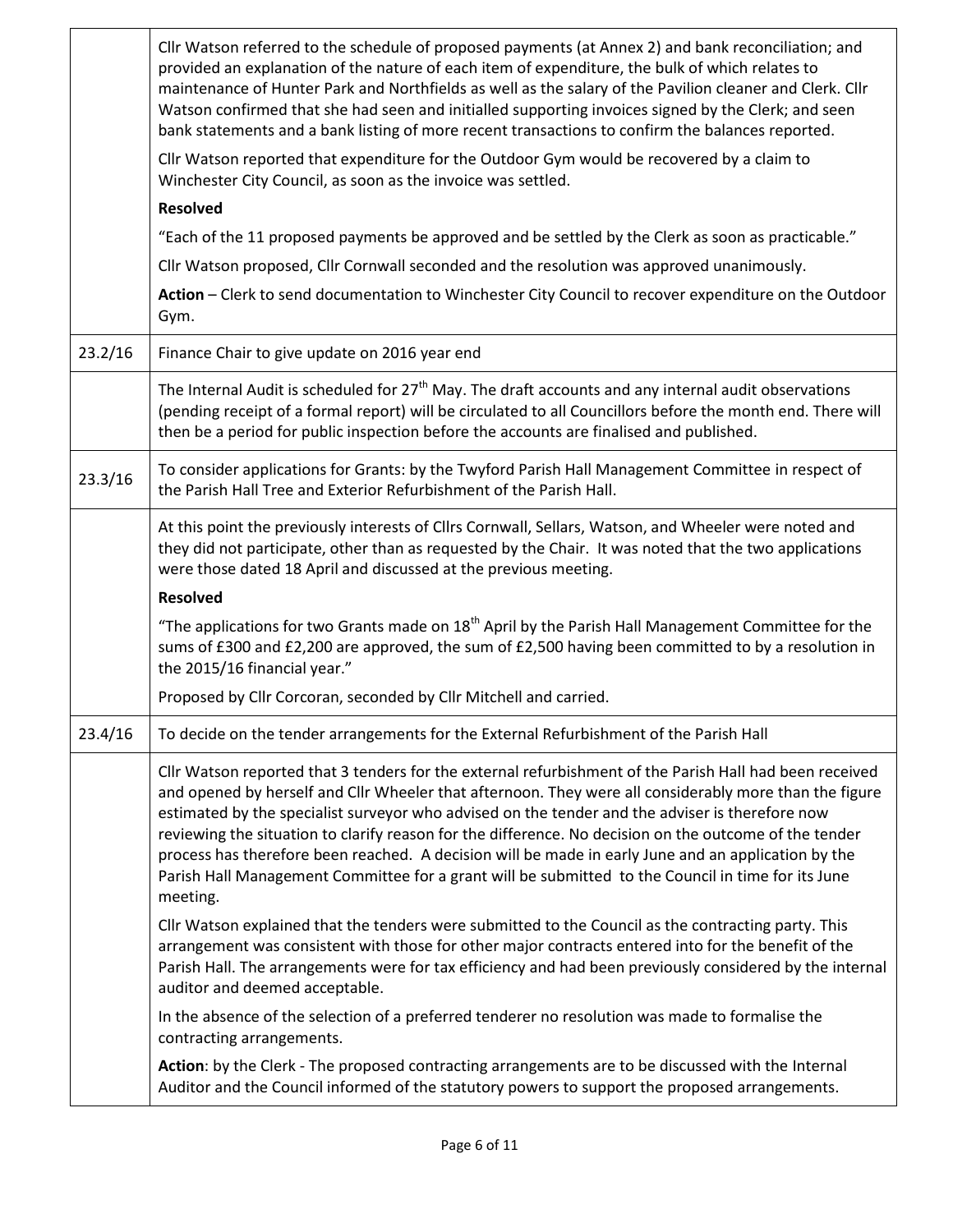|         | Footpath maintenance - Update.                                                                                                                                                                                                                                                                                                                                                                                                             |  |  |  |  |
|---------|--------------------------------------------------------------------------------------------------------------------------------------------------------------------------------------------------------------------------------------------------------------------------------------------------------------------------------------------------------------------------------------------------------------------------------------------|--|--|--|--|
| 25/16   | <b>Highways and Footpaths</b>                                                                                                                                                                                                                                                                                                                                                                                                              |  |  |  |  |
|         | The potential event in June 2017 was discussed. It was agreed that the Recreation Committee should<br>satisfy itself with the detailed arrangements for the siting of the event and other operational matters.<br>The Council would permit the event provided adequate insurance was in place, that undertakings were<br>in place to address any damage caused to the Park and that any costs incurred by the Council are re-<br>imbursed. |  |  |  |  |
| 24.5/16 | To agree the basis on which the Twyford Playgroup may hold a Circus on Hunter Park.                                                                                                                                                                                                                                                                                                                                                        |  |  |  |  |
|         | Action: by Clerk. The Council requested that the Clerk formally thank Dr. Coates for his assistance.                                                                                                                                                                                                                                                                                                                                       |  |  |  |  |
|         | It was noted that Dr. Coates had assisted the Council with the preparation and submission of the<br>necessary electronic returns.                                                                                                                                                                                                                                                                                                          |  |  |  |  |
| 24.4/16 | To note action taken in respect of Rural Payments and Berry Meadow.                                                                                                                                                                                                                                                                                                                                                                        |  |  |  |  |
|         | Action - by Clerk. Put up a temporary sign by the Outdoor Gym.                                                                                                                                                                                                                                                                                                                                                                             |  |  |  |  |
|         | The Outdoor Gym and its launch event was noted. The reasons for a risk warning sign were discussed<br>and a draft sign incorporating guidance as to the proper use of the equipment was reviewed. It was<br>agreed that a temporary sign was needed urgently and that the Clerk should use the draft. A final<br>decision on the content, location and costs of a permanent sign was deferred to the Recreation<br>Committee in June.      |  |  |  |  |
| 24.3/16 | To note installation of the Outdoor Gym and to agree the nature of risk warning signage.                                                                                                                                                                                                                                                                                                                                                   |  |  |  |  |
|         | Discussion of the purchase of play equipment for Hunter Park was deferred for consideration instead by<br>the Recreation Committee.                                                                                                                                                                                                                                                                                                        |  |  |  |  |
| 24.2/16 | To consider and if appropriate agree arrangements for purchase of play equipment for Hunter Park.                                                                                                                                                                                                                                                                                                                                          |  |  |  |  |
|         | Action : by Clerk - Liaise with Winchester City Council regarding use of open spaces funding.                                                                                                                                                                                                                                                                                                                                              |  |  |  |  |
|         | The reason for removal of the former wooden posts was discussed. Cllr Cornwall expressed a desire to<br>have them replaced. It was agreed that the Recreation Committee meeting in June should consider and<br>approve any purchase and installation of new goalposts.                                                                                                                                                                     |  |  |  |  |
| 24.1/16 | To consider and if appropriate agree arrangements for replacement of the goalposts at Northfields.                                                                                                                                                                                                                                                                                                                                         |  |  |  |  |
| 24/16   | <b>Twyford Open Spaces</b>                                                                                                                                                                                                                                                                                                                                                                                                                 |  |  |  |  |
|         | Proposed: Cllr Corcoran, seconded Cllr Cook and carried.                                                                                                                                                                                                                                                                                                                                                                                   |  |  |  |  |
|         | Resolution: "Twyford Parish Council shall continue in the HCC Parish Lengthsman scheme"                                                                                                                                                                                                                                                                                                                                                    |  |  |  |  |
|         | There was a discussion about the nature of the service and the addition of some new tasks.                                                                                                                                                                                                                                                                                                                                                 |  |  |  |  |
| 23.6/16 | To approve Twyford Parish Council's continuation in the HCC Parish Lengthsman scheme                                                                                                                                                                                                                                                                                                                                                       |  |  |  |  |
|         | The draft agenda was discussed. It was agreed that it should be placed on the Parish Notice boards, and<br>also publicised by announcements using the parish Website, the Twyford Information Service email and<br>Facebook (Together We Are Twyford).                                                                                                                                                                                     |  |  |  |  |
| 23.5/16 | To finalise arrangements for the Annual Parish Meeting /Assembly                                                                                                                                                                                                                                                                                                                                                                           |  |  |  |  |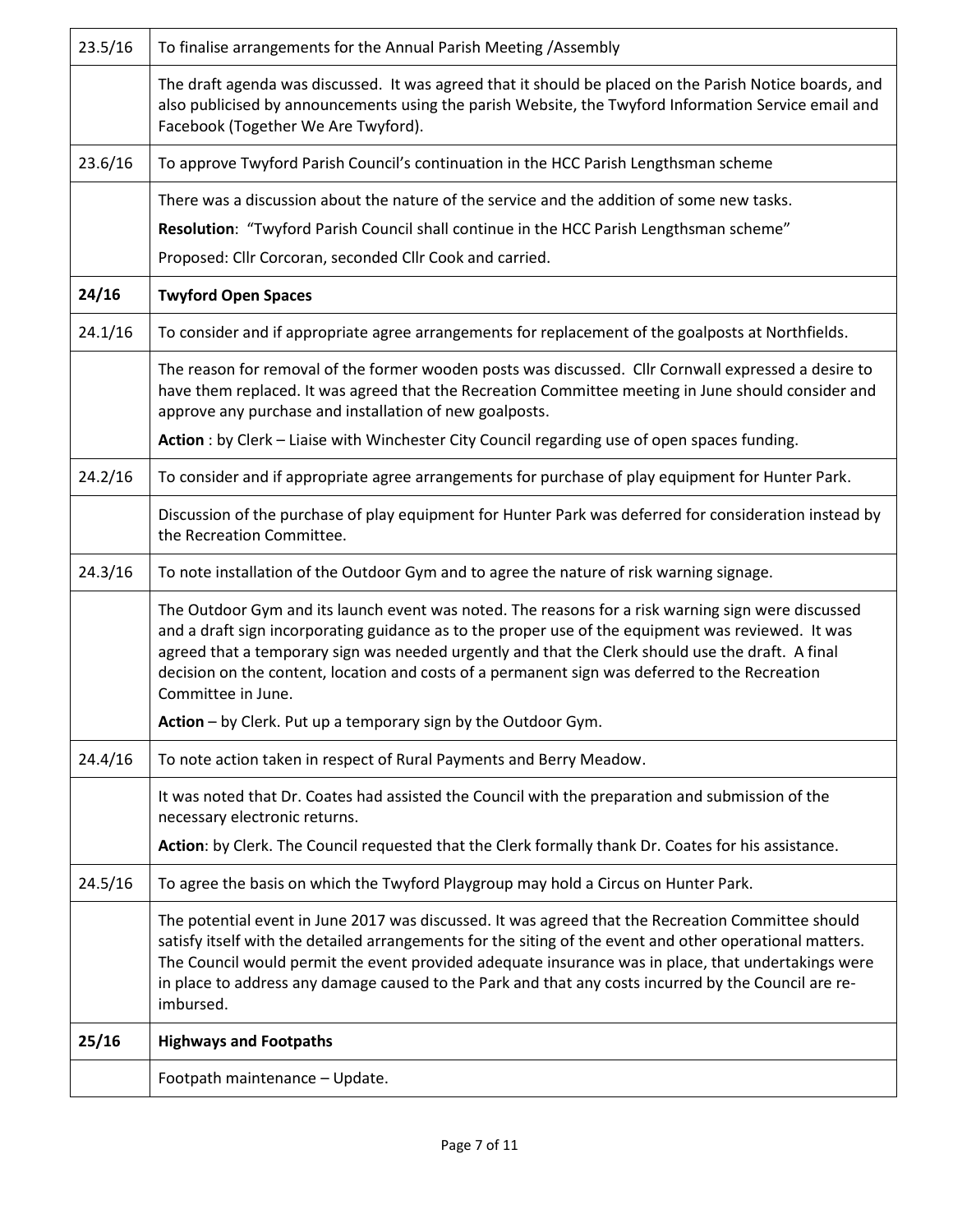|       | It was noted that the Lengthsman's next visit is on $25th$ May. The need for hedge growth affecting<br>footpaths towards St Mary's Church to be cut back was discussed as well as other areas of the parish<br>needing attention.                                                               |  |  |  |  |
|-------|-------------------------------------------------------------------------------------------------------------------------------------------------------------------------------------------------------------------------------------------------------------------------------------------------|--|--|--|--|
|       | Action - by Clerk. Liaise with the Council's contractor to ascertain when the footpaths will next be cut<br>and other related work undertaken.                                                                                                                                                  |  |  |  |  |
| 26/16 | Neighbourhood Plan update                                                                                                                                                                                                                                                                       |  |  |  |  |
|       | Update on the working party by Cllr Corcoran                                                                                                                                                                                                                                                    |  |  |  |  |
|       | Cllr Corcoran reported that the consultation period had closed and there had been few formal<br>responses. There was a general preference for fragmented development rather than one site. Planning<br>was now affected by the High Court decision referred to in the City Councillor's report. |  |  |  |  |
|       | Cllr Lawton expressed the thanks of the Council to Cllr Corcoran and the team supporting him for all the<br>work done to date.                                                                                                                                                                  |  |  |  |  |
| 27/16 | To raise any items for the next agenda and confirm date of next Full Council meeting as 16 June 2016                                                                                                                                                                                            |  |  |  |  |
|       | Cllr Lawton referred to a desire to add to the number of Councillors and that a resolution would be put<br>before the June meeting.                                                                                                                                                             |  |  |  |  |
|       | There being no other business the next meeting date was confirmed as 16 June and the meeting was<br>closed at 10.27pm                                                                                                                                                                           |  |  |  |  |

Approved as an accurate record (including Annex 1 page 9 and Annex 2 pages 10 & 11)

Signed…………………………………………………………………………….. Date…………………………………

Chair of the Full Parish Council Meeting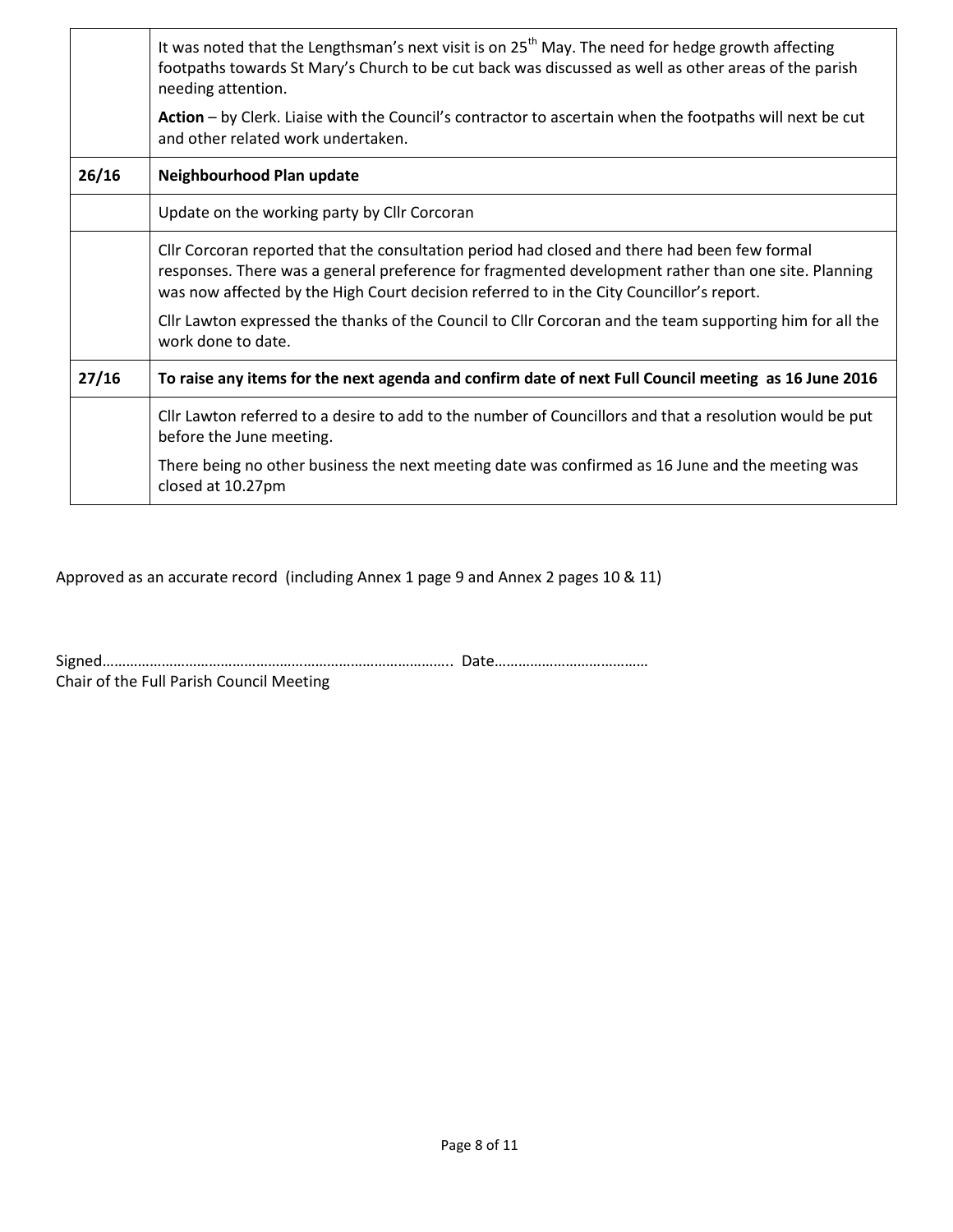| Ref     | Owner               | Action to be taken                                                                    | <b>Target</b> | <b>Action Taken</b>                                       | <b>Status</b> |
|---------|---------------------|---------------------------------------------------------------------------------------|---------------|-----------------------------------------------------------|---------------|
|         |                     |                                                                                       | Date          | <b>Update</b>                                             | At 19 May     |
| 02.1/16 | <b>Cllr Sellars</b> | Provide feedback on the Twyford Playgroup publicity                                   | 19 May        | The publicity campaign is ongoing.                        | Closed        |
|         |                     | campaign                                                                              |               |                                                           |               |
| 02.3/16 | <b>Cllr Cook</b>    | Contact Cllr Humby to remind him that the pothole in                                  | 19 May        | Cllr Humby was made aware Queen Street                    | Closed        |
|         |                     | Queen Street falls within the Twyford Conservation Area                               |               | falls within the Twyford Conservation Area.               |               |
| 06.1/16 | Clerk               | Contact SDNP to ask for clarification and justification of                            | 19 May        | Outstanding                                               | Carry         |
|         |                     | the decision not to seek any funding for the Parish when                              |               |                                                           | forward       |
|         |                     | approval was given to the Manor Barns development.                                    |               |                                                           |               |
| 06.2/16 | Clerk               | Obtain quotes for a replacement [of the Peter Weston]                                 | 28 April      | Bench delivered 17 May.                                   | Closed        |
|         |                     | bench in Hunter Park                                                                  |               |                                                           |               |
| 06.2/16 | Clerk               | Report on tree roots in Hunter Park to the Recreation                                 | 28 April      | Discussed by the Recreation Committee,                    | Closed        |
|         |                     | Committee                                                                             |               | no action to be taken.                                    |               |
| 06.2/16 | Cllr Watson         | Propose changes to the HSBC Bank Mandate                                              | 19 May        | Agenda Item20/16                                          |               |
| 06.4/16 | Cllr Mitchell       | Chair a Working Party to investigate and recommend                                    | 16 June       | Commenced.                                                | Carry         |
|         |                     | website management arrangements                                                       |               |                                                           | forward       |
| 06.5/16 | Cllr Watson         | Review the Standing Orders and Financial Regulations                                  | 19 May        | Revisions being submitted to FPC 19 May                   |               |
| 07.1/16 | Clerk               | Obtain and place signs where dog fouling problems                                     | 19 May        | New signs placed in Hunter Park                           | Closed        |
|         |                     | persist                                                                               |               |                                                           |               |
| 09.1/16 | Cllr Corcoran       | Item 133.3/15 - Memorial bench - ACTION: Cllr Corcoran                                | 19 May        | Cllr Corcan continues to progress this.                   | Carry         |
|         |                     | to talk to land owner and go back to the resident                                     |               |                                                           | forward       |
| 09.2/16 | Clerk               | Book the Gilbert Room for the Saturday Council Surgery                                | 19 May        | Saturday surgery - 21st May                               | Closed        |
|         |                     | meetings and set a date for June's Monday meeting                                     |               | Monday surgery $-20th$ June                               |               |
|         |                     |                                                                                       |               |                                                           |               |
| 10/16   | Clerk               | Forward the Grazing Lease to Mr. A. Coates for final                                  | 19 May        | Cllr Lawton will liaise with Dr. Coates                   | Carry         |
|         |                     | signature.                                                                            |               |                                                           | forward       |
| 11.1/16 | <b>Cllr Cook</b>    | Liaise with the author of the email concerning no parking<br>cones near Shawford Park | 19 May        | White lines have been remedied and cone<br>issue resolved | Closed        |
| 11.1/16 | Cllr Cook &         | Liaise about tree growth affecting the path from the                                  | 19 May        | Some cutting back was done but the                        | Closed        |
|         | <b>Cllr Sellars</b> | Avenue to the High Street; and if necessary consult the                               |               | location must be added to the task list for               |               |
|         |                     | Clerk regarding the works scheduled to be carried out by                              |               | the Lengthsman going forwards                             |               |
|         |                     | the Lengthsman                                                                        |               |                                                           |               |
| 12.2/16 | Cllr Corcoran       | Seek to obtain Tree Preservation Orders ("TPOs") on                                   | 16 June       | Clerk to liaise to identify specific trees to             | Carry         |
|         |                     | appropriate trees within the area of the draft local plan                             |               | enable preparation of applications                        | forward       |
|         |                     | that is being considered for potential development.                                   |               |                                                           |               |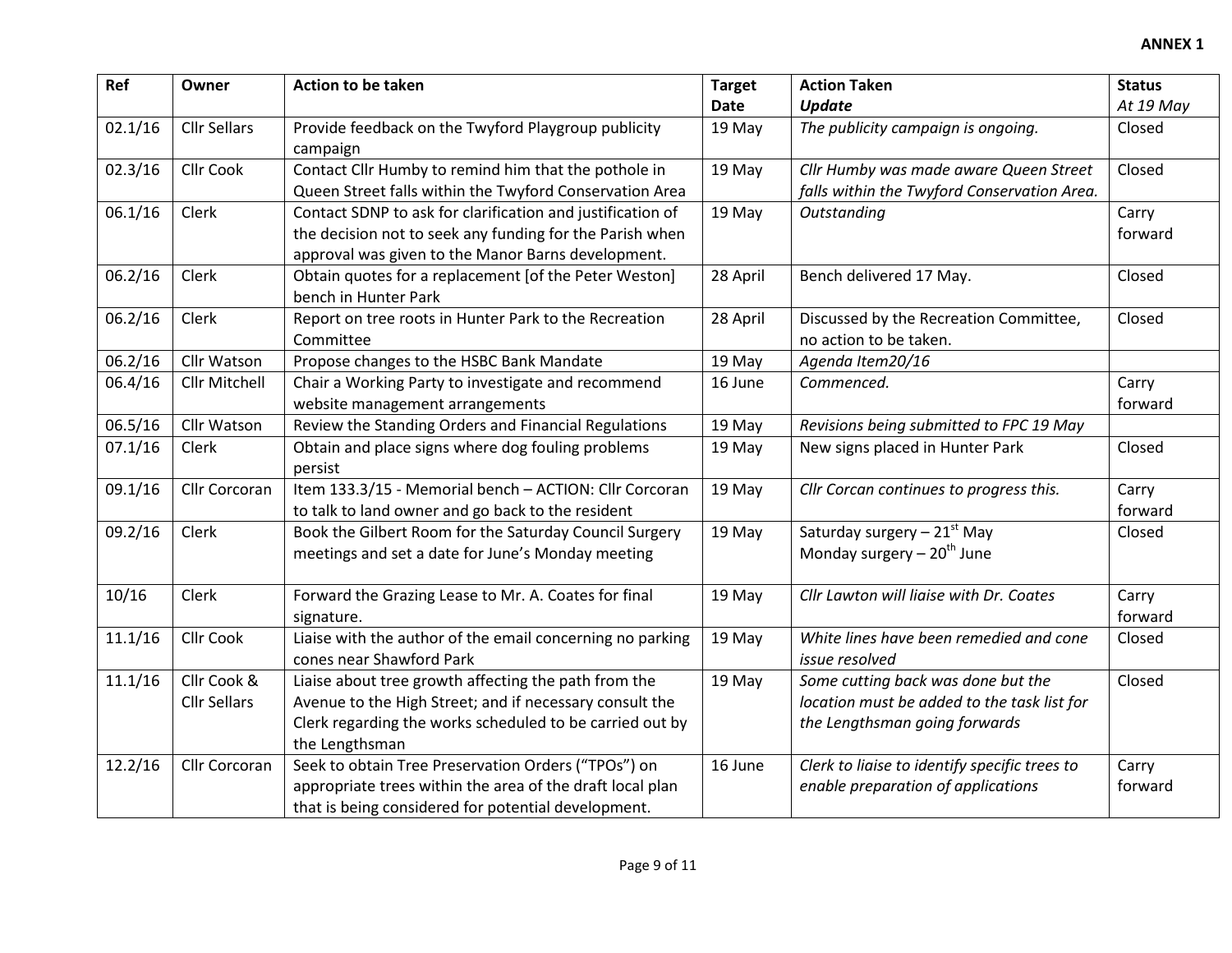|            |                                                           | <b>TWYFORD PARISH COUNCIL</b>    |            |            |           |
|------------|-----------------------------------------------------------|----------------------------------|------------|------------|-----------|
|            |                                                           |                                  |            |            |           |
|            | <b>ACCOUNTS PRESENTED FOR PAYMENT: 19th May 2016</b>      |                                  |            |            |           |
|            |                                                           |                                  | <b>Net</b> | <b>VAT</b> | Gross     |
|            | Accounts certified by the Clerk as correct for<br>payment |                                  |            |            |           |
| 10/05/2016 | Southern Electric (Direct Debit)                          | Field - Hunter Park              | £18.14     | £0.90      | £19.04    |
| 12/05/2016 | E Billingham                                              | Cleaning expenses                | £24.46     |            | £24.46    |
| 12/05/2016 | <b>Tony Bronk</b>                                         | April salary                     | £826.54    |            | £826.54   |
| 20/05/2016 | <b>Staples</b>                                            | <b>Stationery expenses</b>       | £65.39     | £13.08     | £78.47    |
| 20/05/2016 | <b>Green Smile Limited</b>                                | May - Northfields grass cutting  | £211.17    | £42.23     | £253.40   |
| 20/05/2016 | We Can Specialists                                        | May - Hunter Park maintenance    | £1,479.87  |            | £1,479.87 |
| 20/05/2016 | Boyd Sport & Play Limited                                 | Outdoor Gym                      | £4,080.00  | £816.00    | £4,896.00 |
| 20/05/2016 | Corido                                                    | Hunter Park Bench & Fixings      | £302.49    | £60.50     | £362.99   |
| 20/05/2016 | Jane Bronk                                                | Pavilion cleaning goods          | £27.56     | £5.51      | £33.07    |
| 24/05/2016 | S Lauder                                                  | May salary                       | £80.00     |            | £80.00    |
|            |                                                           | May salary NOTE Deductions to be |            |            |           |
|            | <b>Tony Bronk</b>                                         | resolved                         | £826.54    |            | £826.54   |
|            |                                                           |                                  |            |            |           |
|            |                                                           |                                  |            |            |           |
|            |                                                           |                                  |            |            |           |
|            |                                                           |                                  | £7,942.16  | £938.22    | £8,880.38 |

| Bank Balances as at 19th May 2016                                                 |            |
|-----------------------------------------------------------------------------------|------------|
| <b>HSBC Current</b>                                                               | £63,303.91 |
| <b>HSBC Savings Account</b>                                                       | £19,537.70 |
| Total accessible funds                                                            | £82,841.61 |
| Add paid but still in bank balance<br><b>Less</b> payments still to make from the | £425.00    |
| above                                                                             | £8,855.92  |
| Balance after all the above payments<br>have been made                            | £73,985.69 |
| Plus                                                                              |            |
| Fixed Term Deposit with Co-op                                                     | £20,000.00 |
| Total                                                                             | £93.985.69 |

**ANNEX 2**